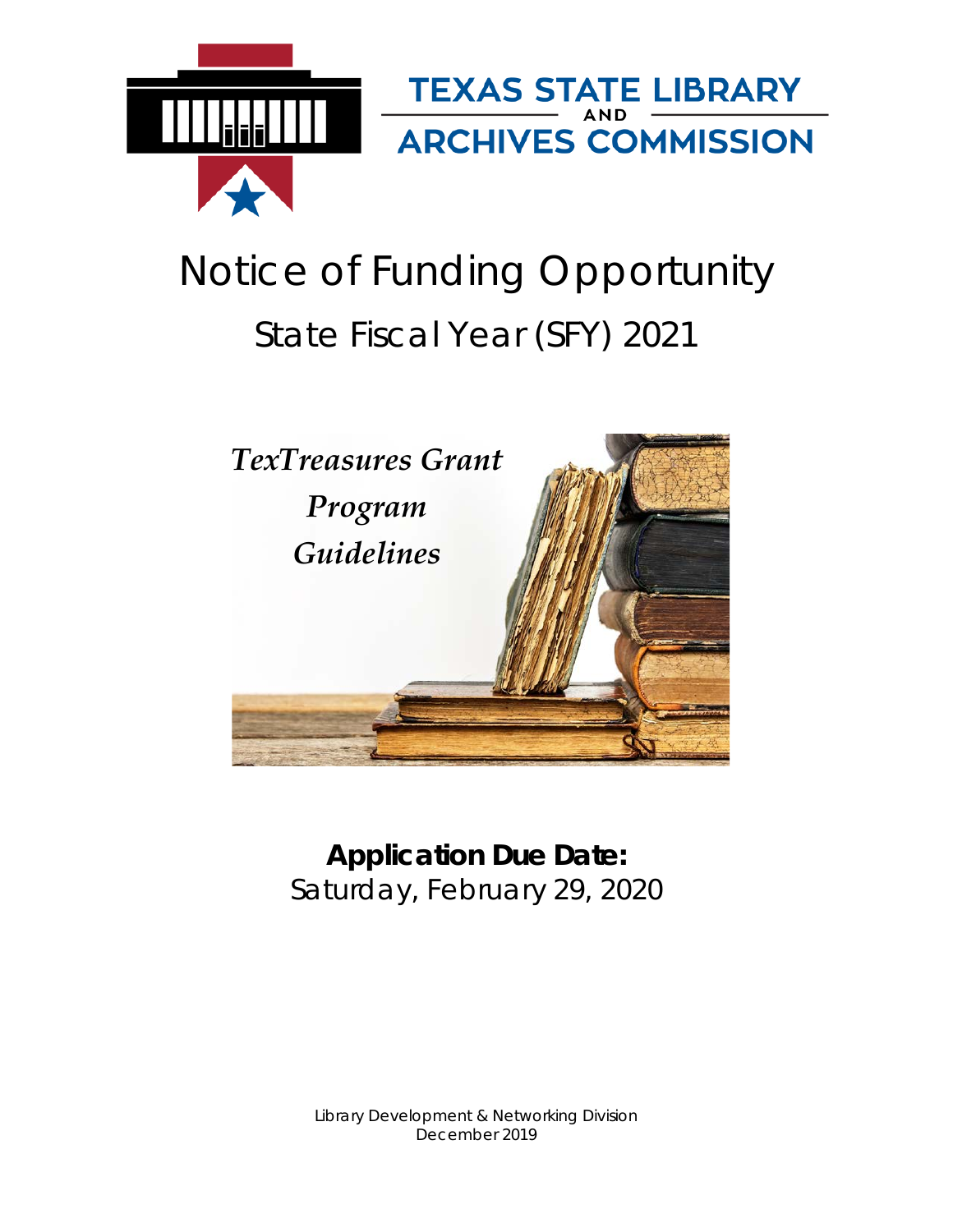# *Table of Contents*

**Comments regarding the programs and services of the Texas State Library and Archives Commission can be addressed to: Mark Smith, Director and Librarian** P. O. Box 12927 Austin, Texas 78711-2927 512-463-5460 512-463-5436 fax

*Cover:* Courtesy of Bigstock Photo.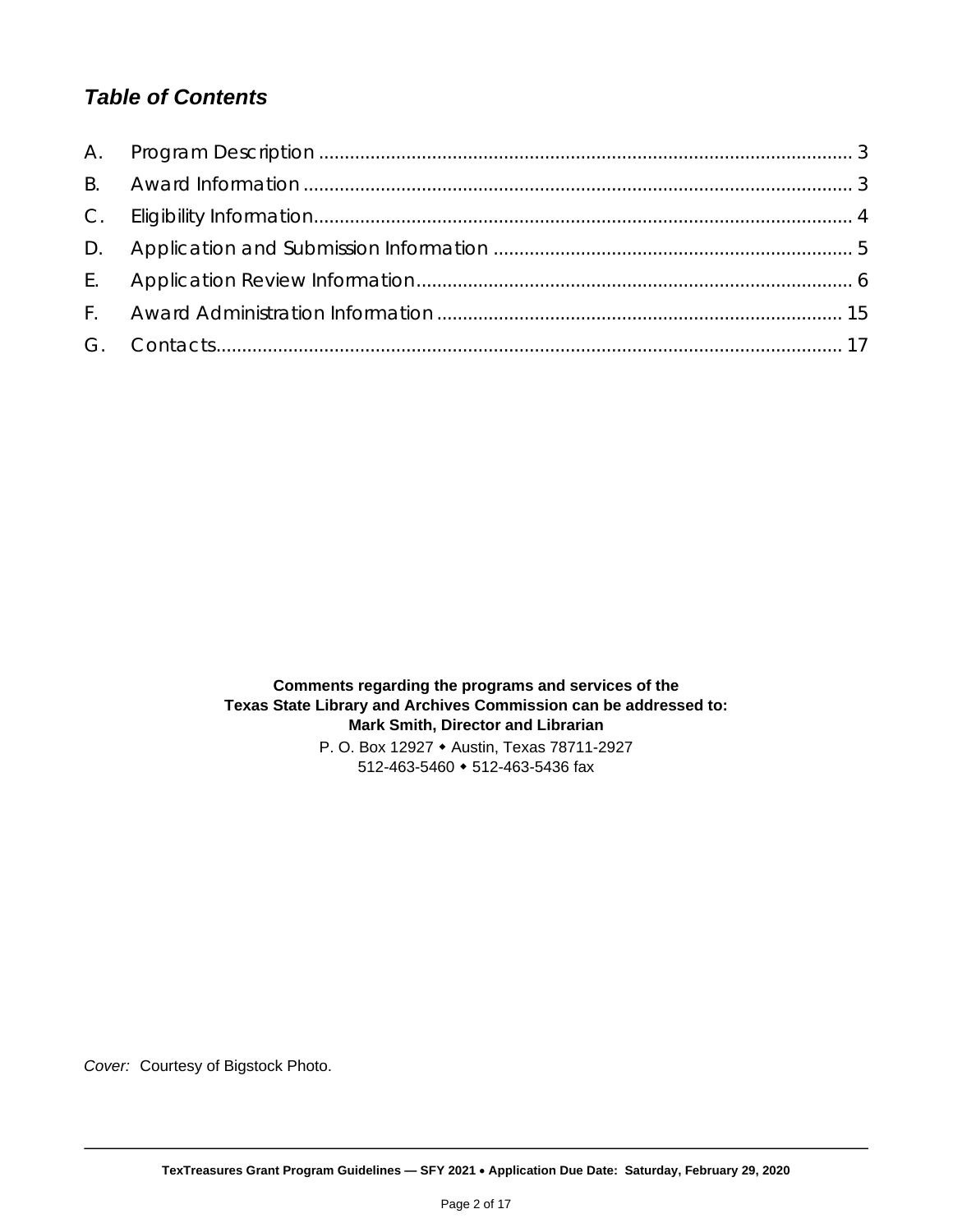# <span id="page-2-0"></span>**A. Program Description**

#### **Goals and Purposes**

The TexTreasures Grant program is administered by the Texas State Library and Archives Commission (TSLAC) as a component of the TexShare program. The TexTreasures Grant program aids and encourages libraries to provide access to their special or unique holdings and to make information about these holdings available to library users across the state. Programs focusing on community engagement or involving collaboration with other community organizations are strongly encouraged. Applicants may propose projects designed to increase accessibility through a wide range of activities such as organizing, cataloging, indexing, or digitizing local materials.

These programs must meet the following LSTA goal as identified in the 2018-2022 LSTA 5-Year Plan [\(https://www.tsl.texas.gov/sites/default/files/public/tslac/ld/pubs/lstaplan/LSTA 2018-2022-final plan](https://www.tsl.texas.gov/sites/default/files/public/tslac/ld/pubs/lstaplan/LSTA%202018-2022-final%20plan%20FINAL.pdf)  [FINAL.pdf\)](https://www.tsl.texas.gov/sites/default/files/public/tslac/ld/pubs/lstaplan/LSTA%202018-2022-final%20plan%20FINAL.pdf):

*Need*

Texans of all ages need access to resources and services that promote and enhance literacy and further formal and informal learning.

*Goal*

Texans will have access to shared library resources to meet their educational and informational needs.

Applications for FY 2021 may be submitted in one of two TexTreasures programs:

#### 1) **TexTreasures Basic;** or **2) TexTreasures Original.**

*TexTreasures Basic* will award grants of up to \$7,500 to small libraries (serving a population of up to 25,000) with little or no experience with digitization. Funding will support vendor contract services to increase access to collections with local or regional significance.

The *TexTreasures Original* program will continue to support libraries seeking to provide access to special or unique collections of statewide interest and greater complexity. The maximum award is \$25,000 for applications from single institutions and \$35,000 for collaborative grant projects.

Activities for both programs may include, but are not limited to, organizing, cataloging, indexing, or digitizing local materials.

Applicants may only apply for one program in a given program year.

# <span id="page-2-1"></span>**B. Award Information**

Approximately \$300,000 is expected to be available for TexTreasures Grants, subject to approval by the Texas State Library and Archives Commission and the availability of funds. Funding is provided by the U.S. Institute of Museum and Library Services (IMLS) as a subaward of IMLS' Grants to States Program under the Library Services and Technology Act.

Federal Award Identification Number (FAIN): LS-00-20-0044-20

Catalog of Federal Domestic Assistance (CFDA) Number: 45.310 Grants to States

#### **Maximum Award**

The maximum award for SFY 2021 is \$7,500 under the *TexTreasures Basic grant*; and \$25,000 for a single institution and \$35,000 for collaborative grant projects under *TexTreasures Original*.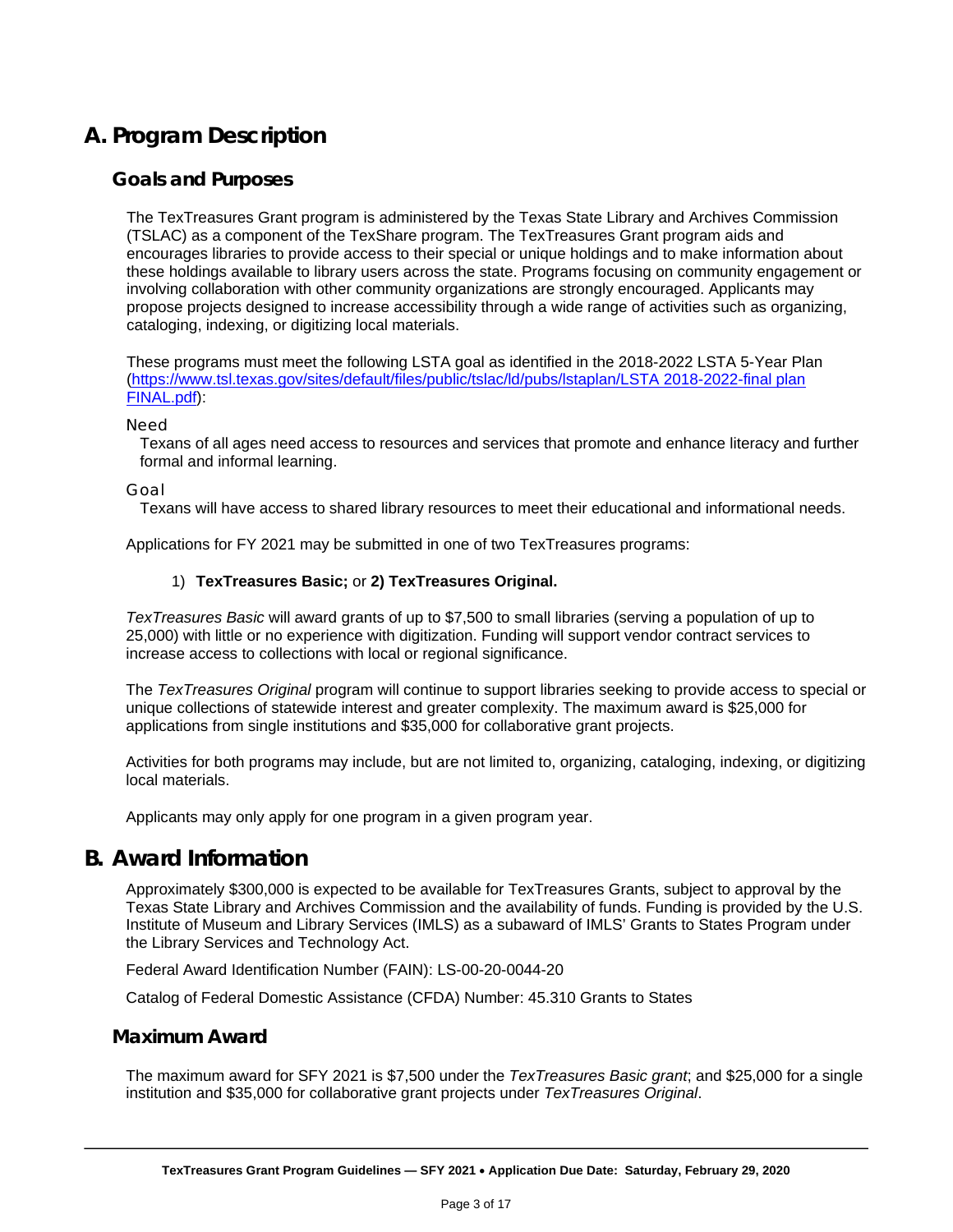# **Length of Funding**

Funding will be for one state fiscal year (September 1, 2020–August 31, 2021). Successful applicants are eligible to apply for grant funds to support additional work on the project for up to two additional years following the initial grant period.

# <span id="page-3-0"></span>**C. Eligibility Information**

Through their governing authority, accredited public libraries, local public library systems, libraries that are members of the TexShare Library Consortium, or non-profit organizations that are applying on behalf of accredited libraries and/or TexShare members are eligible to apply for funds through their governing authority. These funds are awarded to eligible applicants but may be used with all types of libraries or with non-profit organizations that participate as partners in the grant project.

There is no requirement for cost sharing, matching funds, or cost participation with this grant program.

Applicants may only submit one application for consideration under the TexTreasures grant program per funding cycle.

Successful applicants are eligible to apply for TexTreasures grant funds to support additional work on the same project for the two years following the initial grant year. The second and third year applications will be evaluated on the same criteria as new applications. No applicant will be eligible for a fourth year of funding for the same project.

#### **Eligible Expenses**

The focus of TexTreasures Grants is to support activities that make existing unique collections accessible. These activities include cataloging, indexing, and digitizing significant materials. TexTreasures grants may fund costs for staff, equipment\*\*, capital expenditures, supplies, professional services, and other typical operating expenses, as permitted by 13 TAC 2.116 (relating to Uniform Grants Management Standards). The grant may also cover indirect costs as permitted in 2 CFR 200.

TexTreasures Grant funds may not be used for: a) collection development or activities primarily focused on the acquisition or conservation of library materials or resources or b) content creation, such as the recording of oral or video histories.

*\*\*Equipment costing \$5,000 or more per unit will require approval from IMLS before purchase.*

#### **Ineligible Expenses**

Except as provided in grant guidelines, competitive grants may NOT fund the following costs:

- a. Building construction, renovation, or repair, including fixtures and services
- b. Food, beverages, or food delivery equipment or services
- c. Awards, honoraria, prizes, or gifts
- d. Equipment or technology not specifically needed to carry out the goals of the grant
- e. Transportation/travel for project participants or non-grant funded personnel
- f. Databases currently offered or similar to ones offered by the agency (i.e., a magazine index database may not be purchased if a comparable one is provided by the agency)
- g. Collection development purchases not targeted directly to the grant goals nor integral to the service program
- h. Advertising or public relations costs not directly related to promoting awareness of grant-funded activities
- i. Performers or presenters whose purpose is to entertain rather than to educate
- j. Other expenses as excluded in the guidelines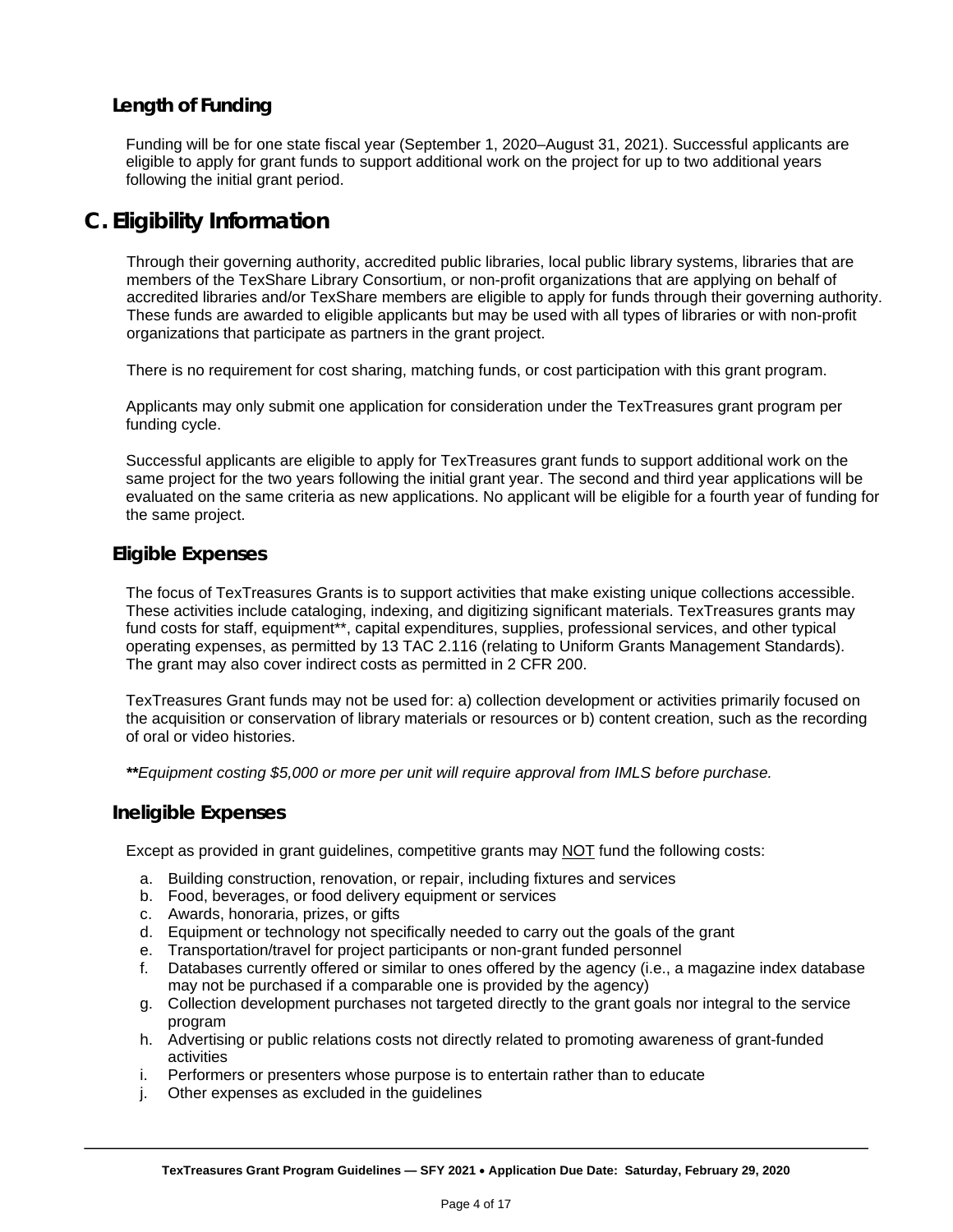# <span id="page-4-0"></span>**D. Application and Submission Information**

TSLAC strongly encourages potential applicants to review the archives of two webinars to learn more about the competitive grant programs and process [\(www.tsl.texas.gov/ld/workshops/webinars/archivedannexfy2020.html\):](www.tsl.texas.gov/ld/workshops/webinars/archivedannexfy2020.html):)

- 
- *2021 Funding Opportunities — TSLAC Competitive Grants — What's New* (November 13, 2019)
- *Applying for TSLAC Competitive Grants: What You Need to Know for FY 2021* (October 30, 2019)

# **Project Development and Draft Review**

The Texas State Library and Archives Commission (TSLAC) recommends that applicants discuss their projects with TSLAC staff before developing a proposal. TSLAC consultants are available to help throughout application development and in determining the best grant program for your project. For more information, contact Erica McCormick at 512-463-5527 or via e-mail at grants@tsl.texas.gov.

TSLAC also strongly encourages applicants to submit a draft of the proposal to TSLAC for review. TSLAC has created a Microsoft® Word® grant application template, available on the TSLAC website at <https://www.tsl.texas.gov/ld/funding/index.html> for applicants to use in preparing a draft which can then be used to populate the online application. Please note that the online application will not accept tables, charts, or images.

To allow adequate time to review the draft proposal, submit the draft via e-mail to [grants@tsl.texas.gov,](mailto:grants@tsl.texas.gov) with the subject line "2021 Draft Proposal," **by Friday, January 24, 2020.**

# **Grant Management System (GMS) Access**

TSLAC uses a grant management system or GMS that enables applicants to apply for grants electronically through a web portal at https://grants.tsl.texas.gov. Applications and required documents must be submitted in GMS by the due date to be eligible for consideration. To submit your application online, you must have an active GMS account. To create or activate an account, please have your library director submit a contact import form [\(https://www.tsl.texas.gov/sites/default/files/public/tslac/ld/funding/lsta/Contact Import](https://www.tsl.texas.gov/sites/default/files/public/tslac/ld/funding/lsta/Contact%20Import%20Template.xls)  [Template.xls\)](https://www.tsl.texas.gov/sites/default/files/public/tslac/ld/funding/lsta/Contact%20Import%20Template.xls) to grants@tsl.texas.gov. The e-mail should reference "GMS Access" in the subject line. TSLAC staff will review the request and grant appropriate access.

If needed because of difficulty using the Internet or for other accessibility reasons, potential applicants may request paper copies of materials from Erica McCormick, TSLAC Grants Administrator, at 512-463-5527, via e-mail at grants@tsl.texas.gov.

# **Application Components**

The grant application consists of the following components to be submitted in GMS:

- 1. Application certification form (print, sign, and upload)
- 2. Program narrative and budget
- 3. Children's Internet Protection Act (CIPA) certification form (print, sign, and upload)
- 4. Letters of cooperation (if applicable) If the project is collaborative in nature, letters of cooperation indicating commitment of time, funds, volunteers, or other resources must be submitted from all participating organizations. Letters should be addressed to Erica McCormick, Grants Administrator, TSLAC, P. O. Box 12927, Austin, Texas 78711-2927. Applicants are encouraged to upload letters in GMS.
- 5. Letters of support (optional) A maximum of three (3) letters of general support may also be submitted. Letters should be addressed to Erica McCormick, Grants Administrator, TSLAC, P. O. Box 12927, Austin, Texas 78711-2927. Applicants are encouraged to upload letters in GMS.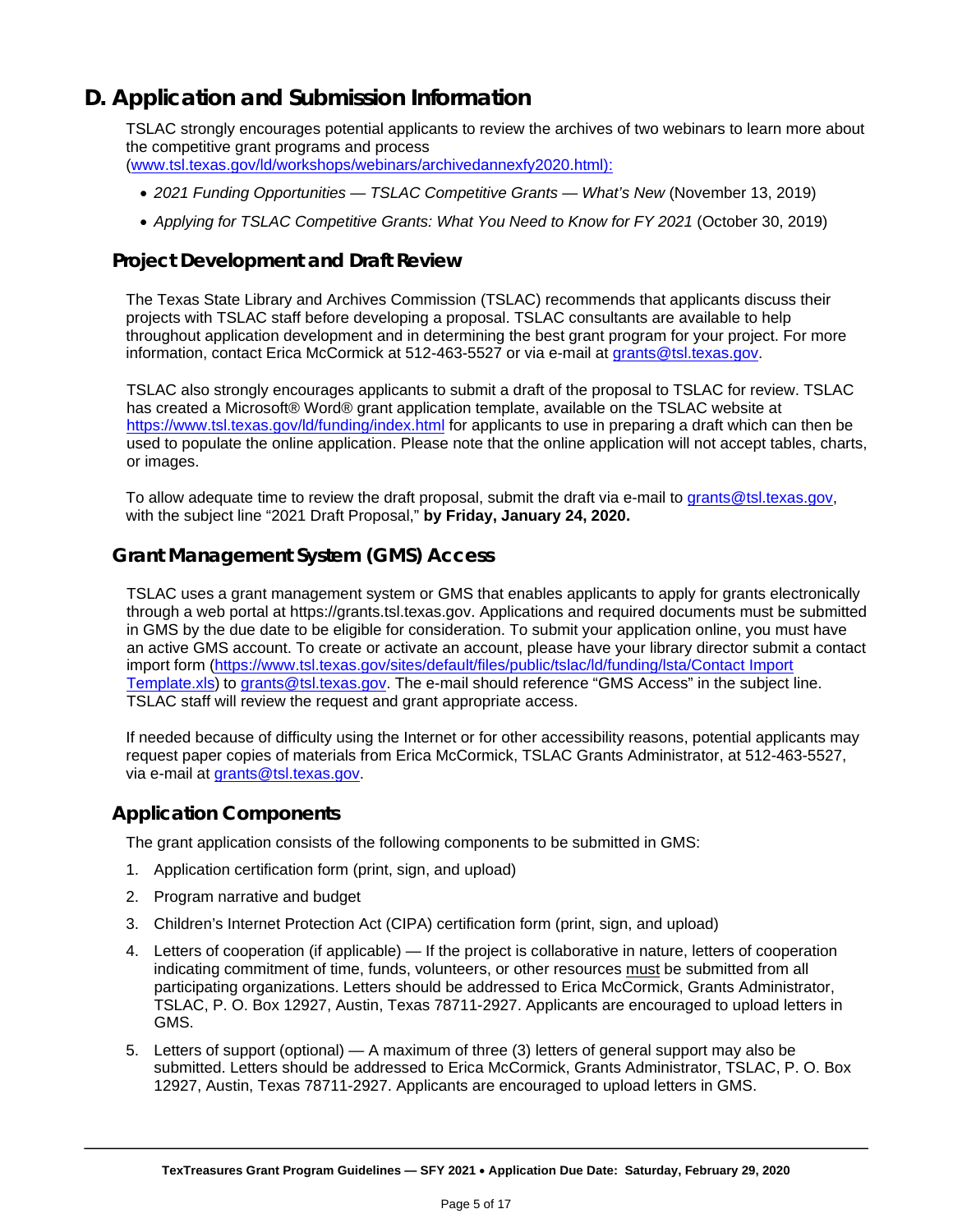#### **Other requirements**

Before submitting an application, the applicant organization must have a current and active D-U-N-S® Number and SAM.gov (System for Award Management) registration. Check your materials and registrations well in advance of the application deadline to ensure that they are accurate, current, and active.

If your D-U-N-S® and SAM registrations are not active and current at the time of submission, your proposal will be rejected; if they are not active and current at the time of an award, your proposal cannot be funded.

Information on how to obtain a DUNS number may be found on D&B's website (fedgov.dnb.com/webform) or by calling D&B, toll-free, at 866-705-5711. Information regarding SAM registration may be found at www.sam.gov. Obtaining a DUNS number and registering in SAM.gov is free.

#### **Who can submit the online application?**

Any individual authorized to use GMS and having the correct security role will be able to submit the application in GMS. Applicants will still be required to submit the signed application certification in GMS. The application certification must be signed by an individual authorized to enter into contracts with the State of Texas (e.g., county judge, city manager, etc.).

#### **Deadline and Submission**

Completed applications and *all* required documents must be submitted in GMS **by 11:59 p.m. Central Time, Saturday, February 29, 2020.** *Please be advised that technical support will not be available after 5 p.m., Friday, February 28, 2020.*

If you are unable to submit your application and/or required documentation via GMS, you may submit documents via mail, e-mail, or fax. Please send to the attention of: **2021 Grants, Library Development & Networking Division,** via e-mail to grants@tsl.texas.gov, fax at 512-936-2306, or mail to Library Development & Networking Division, TSLAC, P. O. Box 12927, Austin, TX 78711, (TSLAC street address: 1201 Brazos, Austin, TX 78701).

**Late submissions may be considered for review on a case-by-case basis following the TSLAC protest procedures as outlined in Section F (13 TAC §2.55) and decision by the Director and Librarian.**

#### **Program Timeline**

<span id="page-5-0"></span>

| December 2019            | Guidelines released                                                     |
|--------------------------|-------------------------------------------------------------------------|
| <b>January 24, 2020</b>  | Draft proposals due to TSLAC for review (recommended, but not required) |
| <b>February 29, 2020</b> | Applications and required forms due in GMS                              |
| March-May 2020           | Application packets evaluated by Grant Review Panel                     |
| <b>June 2020</b>         | Applicants notified of Grant Review Panel recommendations               |
| August 2020              | Commission meets and approves projects; Contracts issued                |
| September 1, 2020        | Projects begin                                                          |
| <b>August 31, 2021</b>   | Projects end                                                            |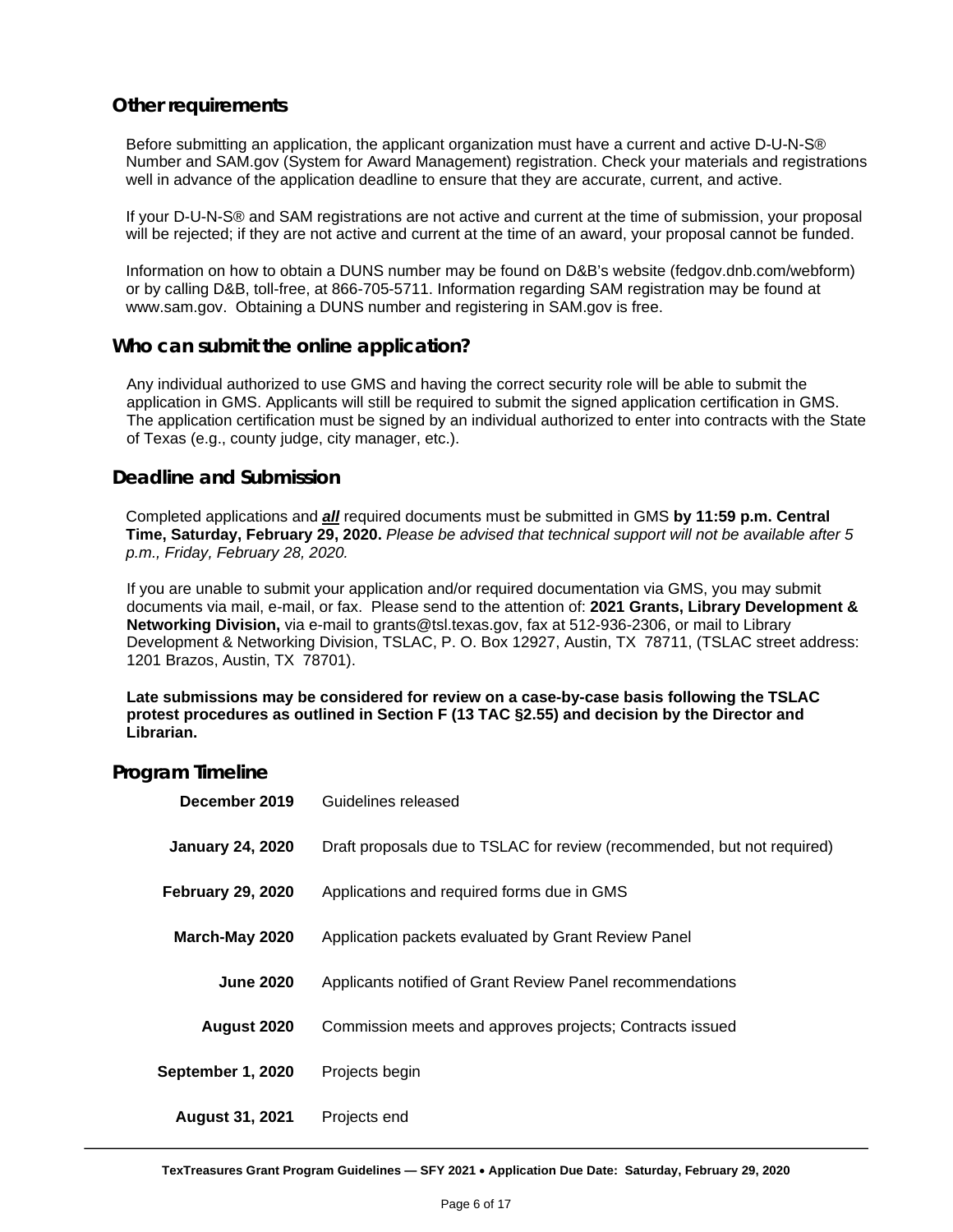# **E. Application Review Information**

## **Criteria for Award**

This grant program is competitive. The TexTreasures Grant Review Panel will score proposals on the five criteria listed below. The maximum number of points for each criterion is listed. **The detailed scoring rubric that will be used by the review panel can be found on the following pages.**

All collaborative projects must clearly state what organizations are involved and what role each plays in carrying out the project responsibilities. A collaborative project may include cooperation among libraries, agencies, or other nonprofit organizations, although the applicant of record must be a TexShare member or a nonprofit organization applying on behalf of a TexShare member.

While a proposal of any size may involve partnerships, grants of over \$25,000 *require* partnerships. It is expected that all parties in a collaborative partnership contribute resources (time, staff, resources, etc.) that go above and beyond their usual operating activities. **Provision of financial support only does not constitute formal cooperation but can be used as evidence of local support for the project. Additionally, contractual/vendor relationships are not considered as cooperative relationships.** See Project Design criteria for further information concerning collaborative projects.

#### **1. Significance of the Collection (35 points)**

The overall purpose of the TexTreasures grants is to make unique and special collections of materials available for use by as many citizens of Texas as possible, no matter where they are located. Proposals should address the following questions:

- Will the materials be useful to persons throughout the region or state? Demonstrate demand for the materials by providing information on audience demographics, results of user surveys, and/or usage patterns as reflected by library usage statistics. More points will be assigned to collections in fields or topics with a large number of students or researchers.
- Does this project focus on materials about Texas? Justify the significance of the collection in terms of how it relates to historical or cultural trends, geography, natural features, or events in Texas. More points will be awarded for projects that focus on materials about Texas.
- Will the project provide an "advancement of knowledge" rather than cleaning up general cataloging and/or processing backlogs? Projects should be focused on making particularly significant collections available, not aimed at exhaustively cataloging or digitizing a library's collections.
- More points will be assigned for projects that show evidence of thoughtful selection of materials to be made available. Institutions considering digitization may wish to review the NEDCC leaflet "Preservation and Selection for Digitization" at www.nedcc.org/free-resources/preservationleaflets/6.-reformatting/6.6-preservation-and-selection-for-digitization.
- Identify the objects to be made available, and include the criteria used to select the items. When possible, include the number and type of objects to be made available. For example:
	- o Digitize 220 hours of audio cassette and VHS tapes
	- o Digitize 26,000 newspaper pages
	- o Describe and digitize 60 interviews
	- o MARC records for 400 musical scores
	- o 10 finding aids for manuscript collections, including box and folder level descriptions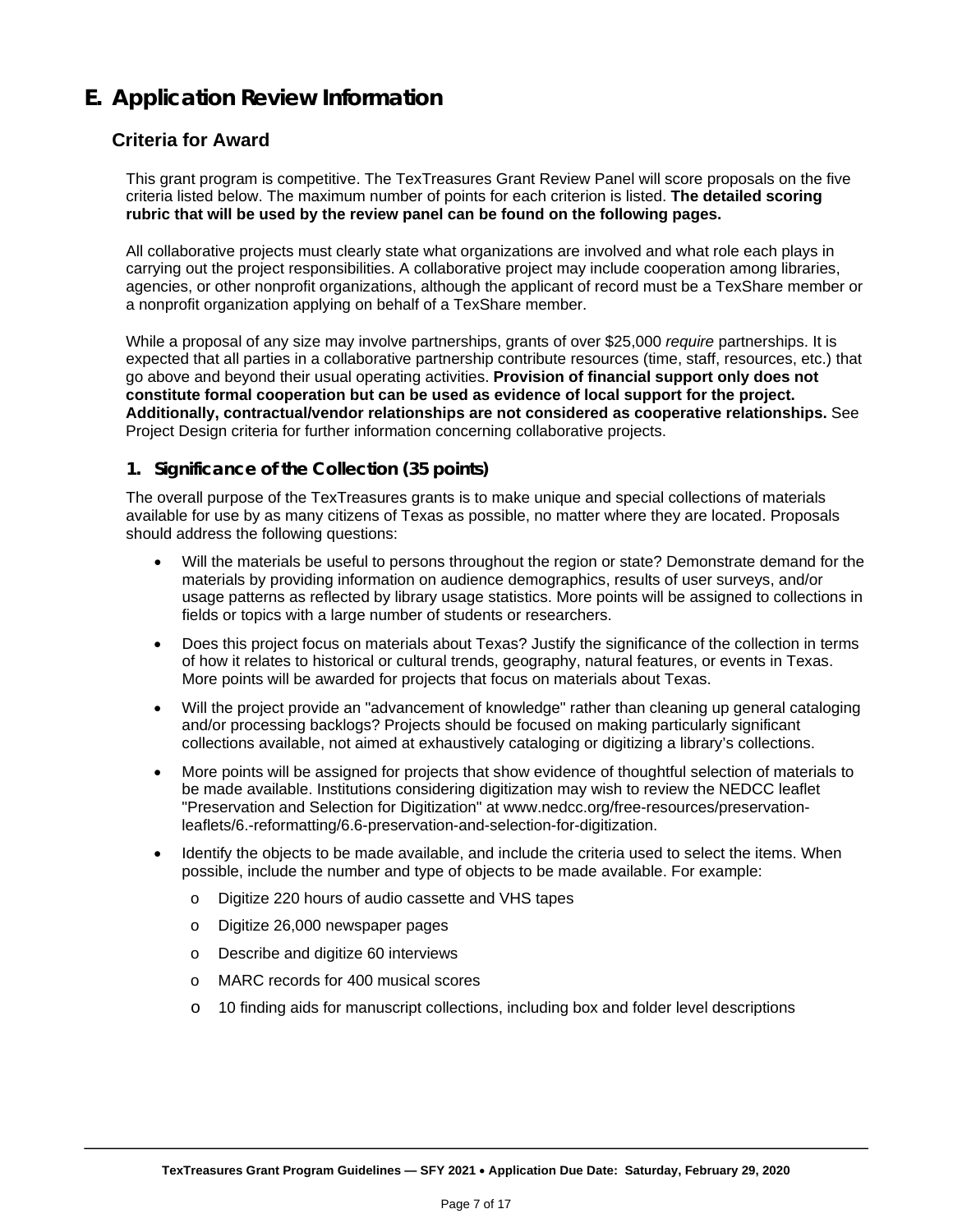#### **2. Project Design (25 points)**

Applicants should demonstrate that they have done the necessary planning to carry out the project effectively. Proposals should outline a realistic timeline for the work (preferably broken down by month). Proposals should also include a list of the measurable targets to be achieved at various points in the grant period (for example, number of items digitized, number of metadata records created) and a plan to sustain the access to the collection following the end of the grant period. Projects that make a whole collection, or a logical subset of a collection, available are preferred over those that perform only part of the necessary work.

- Is the project well defined? The applicant should identify all the resources that will be needed to carry out the project (i.e., staff, workspace, hardware, software, processing supplies) and should demonstrate a clear sense of the workflow within the project.
- Will access to the collection be sustainable beyond the grant period? Although institutions are not required to commit matching funds to the project, costs contributed by the institution or by other partners, such as salary for full-time permanent staff who will be involved with the project, can be used as evidence of institutional support and project sustainability. A written plan for maintaining online access to the materials in the future (e.g., through ongoing funding, transfer to strategic partners, and/or deposit in a managed digital archive) is desirable but not required.
- If the project is collaborative, please identify the eligible applicants and provide details of the collaboration between entities. Explain the roles and responsibilities of each partner, along with the contribution of each partner. The partners must submit a letter of support with the application indicating their commitment to the project and outlining their roles and responsibilities. More points will be assigned to projects in which partners substantively share in the work and the results of the project.
- Does the project design reference commonly accepted standards and practices? For all projects, identify the type(s) of descriptive metadata to be created. For digitization projects, also identify the imaging standards to be used.

#### **3. Availability (20 points)**

TexTreasures grants are intended to make collections of unique or special collections materials, which generally are available for use only at the holding institution, more widely available in digital or physical form. Proposals should address the following questions:

- How will access to the collection (s) be improved?
	- o In terms of funding priorities, projects that make widely available digital surrogates of unique or rare materials that were previously only available to researchers on-site will be scored highest.
	- o Projects that make digital surrogates of materials that are available to users through interlibrary loan or other channels or that already exist as copies at multiple locations in the state will receive fewer points than those that digitize unique or rare holdings.
	- Proposals that involve only organizing and arranging, cataloging, or indexing local holdings will receive fewer points than projects that make digital surrogates widely available.
- What specific methods will be used to provide statewide access? Projects that leverage one or more established cooperative or collaborative access systems are preferred, including:
	- o Portal to Texas History texashistory.unt.edu *(For membership info, contact Jake Mangum, Jacob.Mangum@unt.edu.)*
	- o Texas Archival Resources Online (TARO) www.lib.utexas.edu/taro/index.html *(See membership guidelines at www.lib.utexas.edu/taro/admin/howdoi/participate.html.)*
	- o OCLC WorldCat www.worldcat.org *(See membership guidelines at www.oclc.org/membership.en.html.)*
	- o Texas Digital Library repositories.tdl.org *(See membership guidelines at www.tdl.org/membership.)*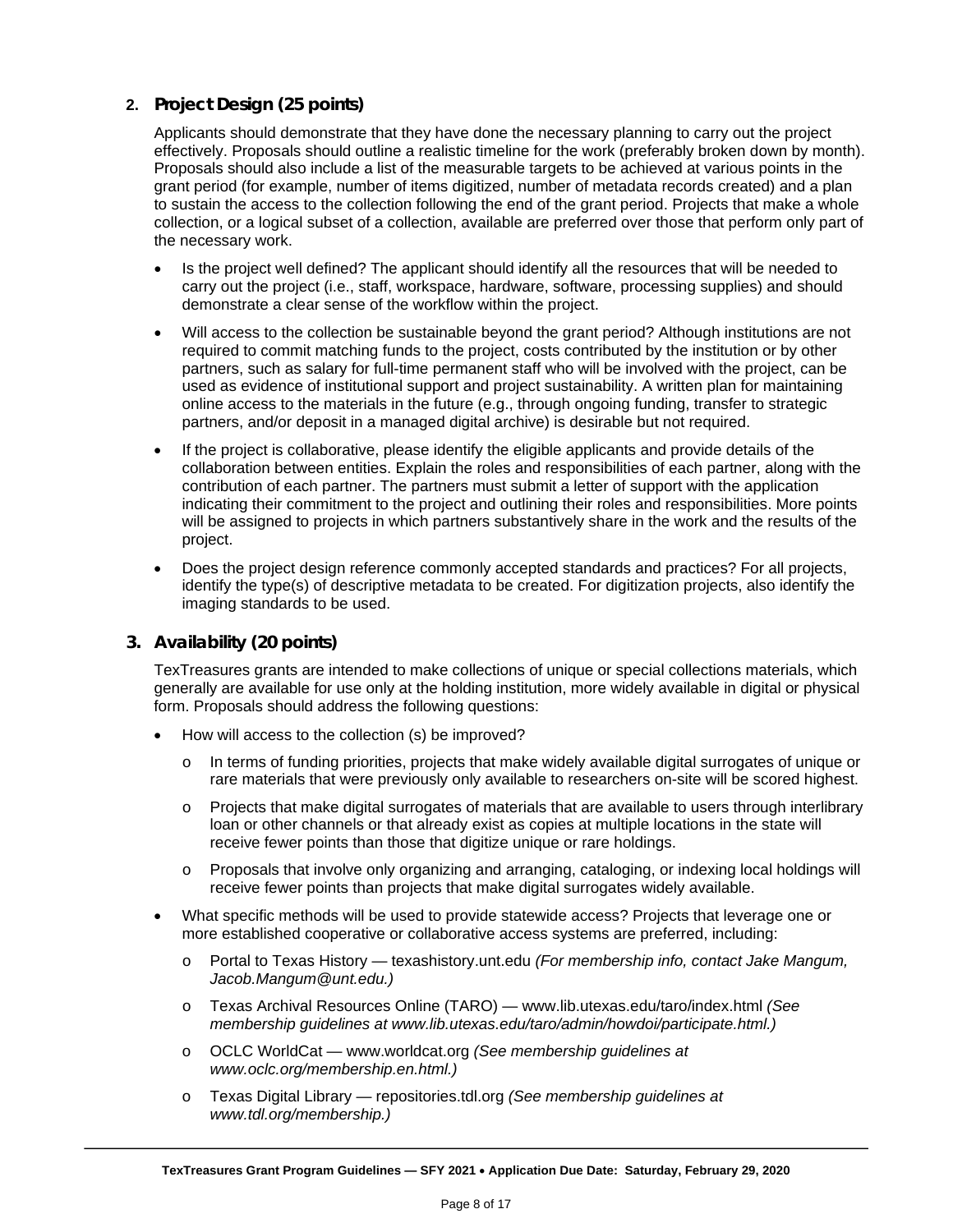Libraries making information about the collection available through more than one access point will receive more points. If methods other than those listed above will be used to provide access, please specify what interoperability standards or protocols will be adopted (e.g., Z39.50, SRU, or OAI-PMH).

- How will you build awareness of the project in your community and statewide? Identify any methods that will be used to share information about the project or about the collections that you will make available, including special events, press releases, blogs, websites, and so on.
- Are there any legal barriers to making the materials available? All applicants must certify that all applicable activities related to TexTreasures grants will follow the Copyright Law of the United States (Title 17, U.S. Code). In Section 5 of the application, please describe the process undertaken to ensure copyright compliance and the documentation to support the claim.

Applicants may wish to refer to Peter Hirtle's chart of "Copyright Term and the Public Domain in the United States" (copyright.cornell.edu/resources/publicdomain.cfm) to determine the copyright status of material in the collection. For copyrighted materials, applicants should specify for what portion of the collection copyright clearance has already been obtained and the nature of that clearance (copyright held by library, permission granted in writing by copyright holder, materials out-ofcopyright due to age, etc.). For those portions for which copyright clearance has not yet been granted, specify what actions are required to obtain clearance or describe the efforts that have or will be made to identify and locate rights holders in the case of "orphan" works. See the SAA "Orphan Works: Statement of Best Practices" (www.archivists.org/standards/OWBP-V4.pdf) for more information about best practices for these works.

#### **4. Cost Effectiveness (15 points)**

Provide a complete budget for the proposed project and fully justify the budget by describing how budgeted items will contribute to the project. There is no requirement for cost sharing, matching funds, or cost participation with this grant program.

Identify sources for all stated costs and show that costs are reasonable to achieve project objectives. Describe the methodology for the equipment chosen. Include any vendor information and/or vendor websites.

- How appropriate are the chosen hardware, software, staffing, and service providers for the project, given the cost of the project?
- Is the budget realistic?
- Does the project proposal make effective use of the grant funds?
- Does the project proposal leverage local resources? As stated above, even though match is not required, those projects budgeting actual and/or in-kind contributions will have more points assigned. Please include all local funds and in-kind effort (including staff time) on the budget form in the application.

#### **5. Evaluation (5 points)**

This section should include a well-defined plan to demonstrate the success of the project. More simply put, what evidence will show that this project resulted in increased or more cost-effective services to Texans? How will this information be gathered? Describe this plan in full.

- How well has the applicant designed and described the methodology to evaluate the project and estimate the level of usage, including measurable results of items organized, cataloged, indexed, or digitized during the course of the grant? Is the evaluation methodology appropriate and effective?
- Has applicant shown that the institution(s) will be able to document the increased use of the materials or more cost-effective delivery that results from increasing their accessibility?
- Applicants may also wish to document which kinds of local materials are most useful to users and, if possible, the importance of the research facilitated by access to the materials, including the results of citation analysis and user surveys.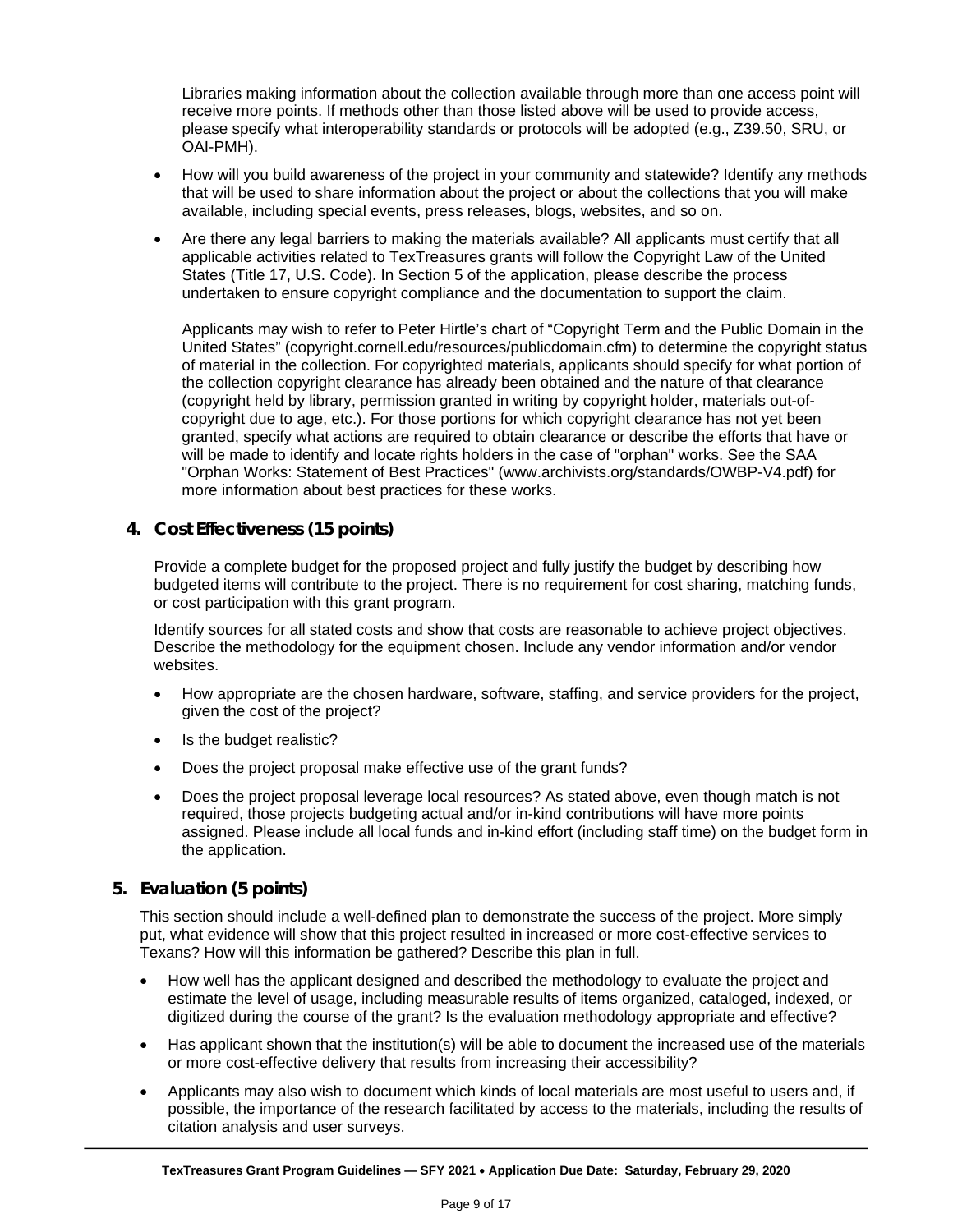Because of the nature of digitization projects, TSLAC recognizes that it may not be possible to evaluate a project fully during the period of the grant. Applicants may wish to include a commitment to share evaluation results with TSLAC after the close of the grant period if it will not be possible to document increased use of materials during the contract year.

# **Peer Review (13 TAC §2.113)**

- (a) The commission may use peer review panels to evaluate applications in competitive grant programs.
- (b) The director and librarian may select professionals, citizens, community leaders, and agency and library staff to evaluate grant applications. Peer reviewers must have appropriate training or service on citizen boards in an oversight capacity and may not evaluate grant applications in which there is, or is a possible appearance of, a conflict of interest.
- (c) The agency staff will distribute selected applications to reviewers and will provide written instructions or training for peer reviewers. Reviewers must complete any training prior to reviewing applications.
- (d) The reviewers score each application according to the review criteria and requirements stated in the grant guidelines.
- (e) Each peer review evaluation of an application for competitive grants shall be appropriately documented by the peer reviewer conducting the evaluation. The documentation shall include the scores assigned by the peer reviewer. The peer reviewer may also include comments that may be shared with the applicant.
- (f) To be eligible for review, each application must be submitted by the specified deadline with all required components and all necessary authorization signatures.

# **Funding Decisions (13 TAC §2.114)**

- (a) The agency staff will submit a recommended priority-ranked list of applicants for possible funding. Final approval of a grant award is solely at the determination of the Texas State Library and Archives Commission.
- (b) Applications for grant funding will be evaluated only upon the information provided in the written application.
- (c) The agency staff may negotiate with selected applicants to determine the terms of the award. To receive an award, the applicant must accept any additional or special terms and conditions listed in the grant contract and any changes in the grant application.
- (d) The agency staff will notify unsuccessful applicants in writing.

# **Awarding of Grants (13 TAC §2.115)**

The commission has the right to reject applications or cancel or modify a grant solicitation at any point before a contract is signed. The award of any grant is subject to the availability of funds.

# **TSLAC Staff Responsibility (13 TAC §2.117)**

The Texas State Library and Archives Commission (TSLAC) staff will review each application packet for the following:

- Legal eligibility of the institution to participate in this grant program and appropriate authorizing signature
- Conformance to the federal and state regulations pertaining to grants
- Inclusion of unallowable costs
- Errors in arithmetic or cost calculations
- Submission of all required forms
- Compliance with submission procedures and deadlines
- Relevance and appropriateness of the project design and activities to the purpose of the grant program

Agency staff will raise issues and questions regarding the needs, methods, staffing, and costs of the applications. Staff will also raise concerns regarding the relevance and appropriateness of the project design and activities to the purpose of the grant program. Staff comments will be sent to the grant review panel with the applications for consideration by the panel.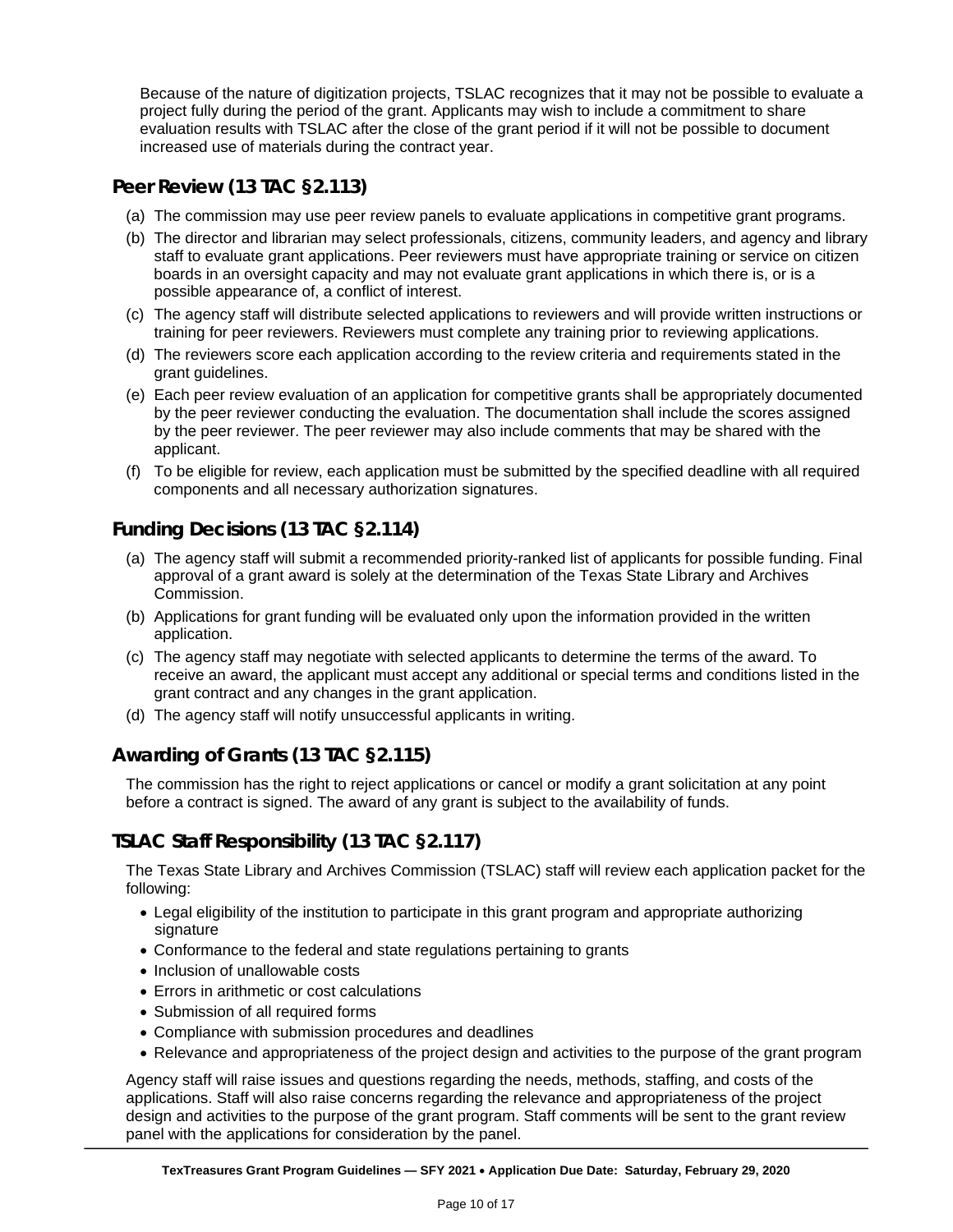Applicants will be sent a copy of the staff comments to give applicants an opportunity to respond in writing. Applicants may not modify the grant proposal in any way; however, applicants' responses to staff will be distributed to the panel.

Applications with significant errors, omissions, or eligibility issues will not be rated. Applications in which the project design and activities are not relevant and appropriate to the purpose of the grant program will be ineligible.

Agency staff will be available to offer technical assistance to reviewers.

# **Grant Review Panel Responsibility (13 TAC §2.117)**

Applications will be scored using the following process:

- (1) The peer reviewers will review all complete and eligible grant applications forwarded to them by agency staff and complete a rating form for each. Each reviewer will evaluate the proposal in relation to the specific requirements of the criteria and will assign a value, depending on the points assigned to each criterion.
- (2) No reviewer who is associated with an applicant or with an application, or who stands to benefit directly from an application, will evaluate that application. Any reviewer who feels unable to evaluate a particular application fairly may choose not to review that application.
- (3) Reviewers will consider and assess the strengths and weaknesses of any proposed project only on the basis of the documents submitted. Considerations of geographical distribution, demographics, type of library, or personality will not influence the assessment of a proposal by the review panel. The panel members must make their own, individual, decisions regarding the applications. The panel may discuss applications. The panel's recommendations will be compiled from the individual assessments, not as the result of a collective decision or vote.
- (4) Reviewers may not discuss proposals with any applicant before the proposals are reviewed. Agency staff is available to provide technical assistance to reviewers. Agency staff will conduct all negotiations and communications with the applicants.
- (5) Reviewers may recommend setting conditions for funding a given application or group of applications (e.g., adjusting the project budget, revising project objectives, modifying the timetable, amending the evaluation methodology, etc.). The recommendation must include a statement of the reasons for setting such conditions. Reviewers who are ineligible to evaluate a given proposal will not participate in the discussion of funding conditions.
- (6) Reviewers will submit their evaluation forms to the agency. In order to be counted, the forms must arrive before the specified due date.

# **Decision Making Process (13 TAC §2.118)**

To be considered eligible for funding by the commission, any application must receive a minimum adjusted mean score of more than 60 percent of the maximum points available. To reduce the impact of scores that are exceedingly high or low, or otherwise outside the range of scores from other reviewers, agency staff will tabulate the panel's work using calculations such as an adjusted mean score.

- (1) Applications will be ranked in priority order by score for consideration by the commission.
- (2) If insufficient funds remain to fully fund the next application, the staff will negotiate a reduced grant with the next ranked applicant.
- (3) If the panel recommends funding an application that, for legal, fiscal, or other reasons, is unacceptable to the staff, a contrary recommendation will be made. The applicant will be informed of this situation prior to presentation to the commission and may negotiate a revision to the application. A positive recommendation to the commission will be contingent upon successfully completing these negotiations prior to the commission meeting.
- (4) If the panel is unable to produce a set of recommendations for funding, the agency staff will use the same evaluation procedures to develop recommendations to the commission.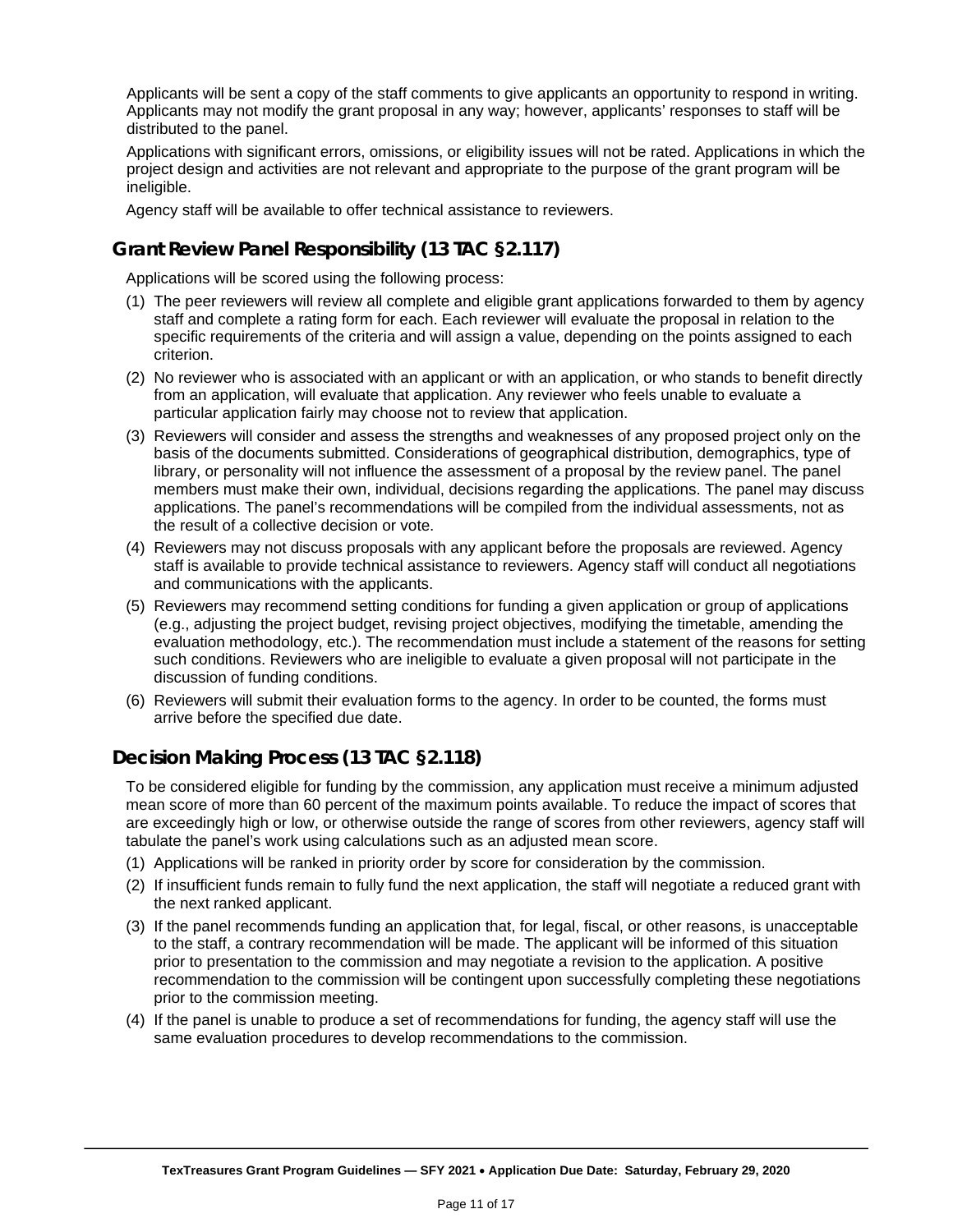# **Multiple Applications (13 TAC §2.119)**

Applicants for competitive grants may submit more than one grant application for different projects, in different grant programs. Applicants may not submit the same, or nearly the same, application in more than one grant category. Applicants may submit more than one grant application for a grant program if the grant program has specified categories for application and the proposals submitted are not the same, or nearly the same, project.

## **Scoring Rubric**

#### **Project Scoring Total in Five Areas: 100 points**

Relevance and appropriateness of the project design and activities to the goals and purpose of the TexTreasures grant program will be considered in the scoring of all criteria. Members of the Texas Collections Working Group may score each criterion as follows:

**0-1 points:** Project does not meet the goals and purposes of the TexTreasures grant program. **2-3 points:** Project partially meets the goals and purposes of the TexTreasures grant program. **4-5 points:** Project is a clear fit for the goals and purposes of the TexTreasures grant program.

#### **A. Significance of the Collection (Points: Raw score = 5 max, weight = 7; Final score = 35 max)**

The overall purpose of the grant is to make needed materials available for use by as many citizens of Texas as possible. Applicants describe how the materials will be useful to users regionally or throughout the state. They will describe audience demographics and the fields or topics covered. Applicants will justify the significance of the collection for Texas. They must identify the objects to be made available, and include the criteria used to select the items.

| 0-1 points                                                                                                                                                                                                                                         | 2-3 points                                                                                                                                                                                                                                                                                                                                                     | 4-5 points                                                                                                                                                                                                                                                                                                                                                                                                                                                              |
|----------------------------------------------------------------------------------------------------------------------------------------------------------------------------------------------------------------------------------------------------|----------------------------------------------------------------------------------------------------------------------------------------------------------------------------------------------------------------------------------------------------------------------------------------------------------------------------------------------------------------|-------------------------------------------------------------------------------------------------------------------------------------------------------------------------------------------------------------------------------------------------------------------------------------------------------------------------------------------------------------------------------------------------------------------------------------------------------------------------|
| • Applicant provides little or no<br>evidence of regional or<br>statewide significance of the<br>collection.<br>• Audience is not defined.<br>• Collection is not Texas-related.<br>• Applicant does not identify<br>objects to be made available. | • Applicant provides<br>partial/some evidence of<br>regional or statewide<br>significance of the collection.<br>• Audience is defined but<br>demand is limited or not<br>specified.<br>• Collection has some<br>relationship to Texas.<br>• Applicant identifies objects to<br>be made available but does<br>not include criteria used to<br>select the items. | • Applicant provides clear and<br>convincing evidence of<br>regional or statewide<br>significance of the collection.<br>• Audience is defined, and<br>wide-spread demand is<br>established.<br>• Collection is clearly Texas-<br>related.<br>• Applicant identifies the<br>objects to be made available<br>and includes the criteria used<br>to select the items.<br>• Provides convincing<br>evidence of thoughtful<br>selection of materials to be<br>made available. |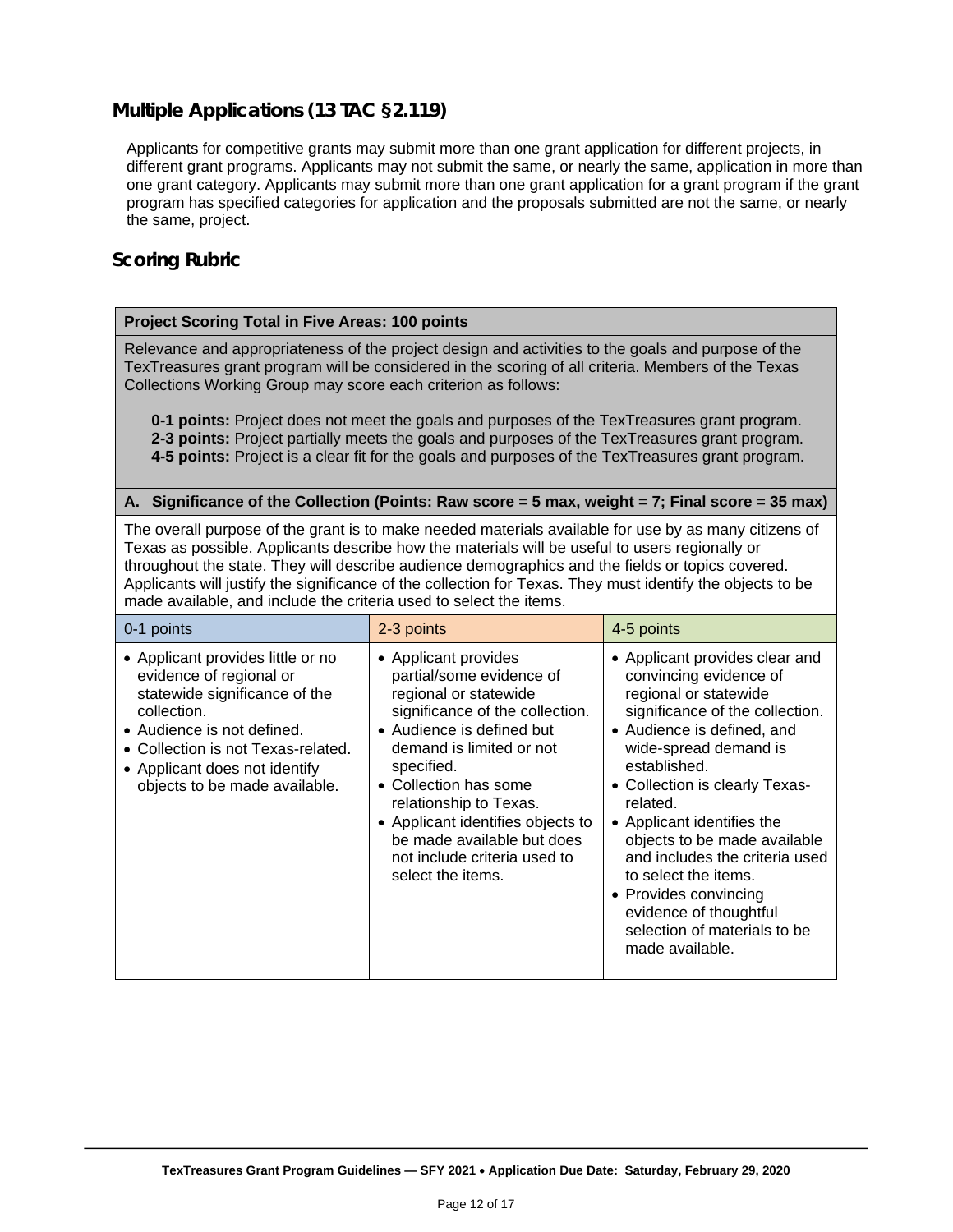#### **B. Project Design: (Points: Raw score = 5 max, weight = 5; Final score = 25 max)**

Applicants demonstrate that they have done the necessary planning to carry out the project effectively. They identify all the resources needed and demonstrate a clear sense of workflow within the project. The proposal outlines a realistic timeline and measurable results during the grant period and beyond. This may include a written plan for maintaining online access to the materials in the future. Applicant indicates local contributions as evidence of institutional support and project sustainability. If project is collaborative, partners are identified, and details of the collaboration are documented. They reference commonly accepted standards and practices in the design of their project.

| 0-1 points                                                                                                                                                                                                                                                                                                                                                                                                                                                                                                                                              | 2-3 points                                                                                                                                                                                                                                                                                                                                                                                                                                                                                                        | 4-5 points                                                                                                                                                                                                                                                                                                                                                                                                                                                                                                                                                                                                                                                  |
|---------------------------------------------------------------------------------------------------------------------------------------------------------------------------------------------------------------------------------------------------------------------------------------------------------------------------------------------------------------------------------------------------------------------------------------------------------------------------------------------------------------------------------------------------------|-------------------------------------------------------------------------------------------------------------------------------------------------------------------------------------------------------------------------------------------------------------------------------------------------------------------------------------------------------------------------------------------------------------------------------------------------------------------------------------------------------------------|-------------------------------------------------------------------------------------------------------------------------------------------------------------------------------------------------------------------------------------------------------------------------------------------------------------------------------------------------------------------------------------------------------------------------------------------------------------------------------------------------------------------------------------------------------------------------------------------------------------------------------------------------------------|
| • Resources needed for the<br>project are not identified.                                                                                                                                                                                                                                                                                                                                                                                                                                                                                               | • Resources needed for the<br>project are identified.                                                                                                                                                                                                                                                                                                                                                                                                                                                             | • Resources needed for the<br>project are identified and a<br>clear sense of workflow is<br>demonstrated.                                                                                                                                                                                                                                                                                                                                                                                                                                                                                                                                                   |
| • Timeline is missing or<br>incomplete (i.e., does not<br>include a list of actions with<br>specific target dates for<br>completion).<br>• There is no evidence of future<br>support and/or sustainability of<br>the project.<br>• No local contributions are<br>mentioned.<br>• If project is collaborative, no<br>partners are identified.<br>• Project design does not<br>reference commonly accepted<br>standards and practices.<br>• No explanation of hiring or<br>training of staff to carry out<br>project in project period, if<br>applicable. | • Timeline exists but is not<br>clearly relevant to achieving<br>the project goals.<br>• Some evidence of future<br>support and/or sustainability<br>described.<br>• Some local contributions are<br>described.<br>• If project is collaborative,<br>partners are identified but<br>details of the collaboration<br>are not clearly documented.<br>• Project design is vague or<br>unclear regarding commonly<br>accepted standards and<br>practices.<br>• No time given for staff to be<br>hired, if applicable. | $\bullet$ Timeline includes a list of<br>actions with specific target<br>dates and is clearly relevant to<br>achieving the established<br>objectives.<br>• Clear evidence of support<br>and/or sustainability is<br>described, and/or there is a<br>written plan for maintaining<br>online access in the future.<br>• If project is collaborative,<br>partners are identified, and<br>details of the collaboration are<br>clearly documented.<br>• Project design references<br>commonly accepted<br>standards/practices and<br>clearly states how they will be<br>implemented.<br>• Realistic timeline given for<br>hiring of new staff, if<br>applicable. |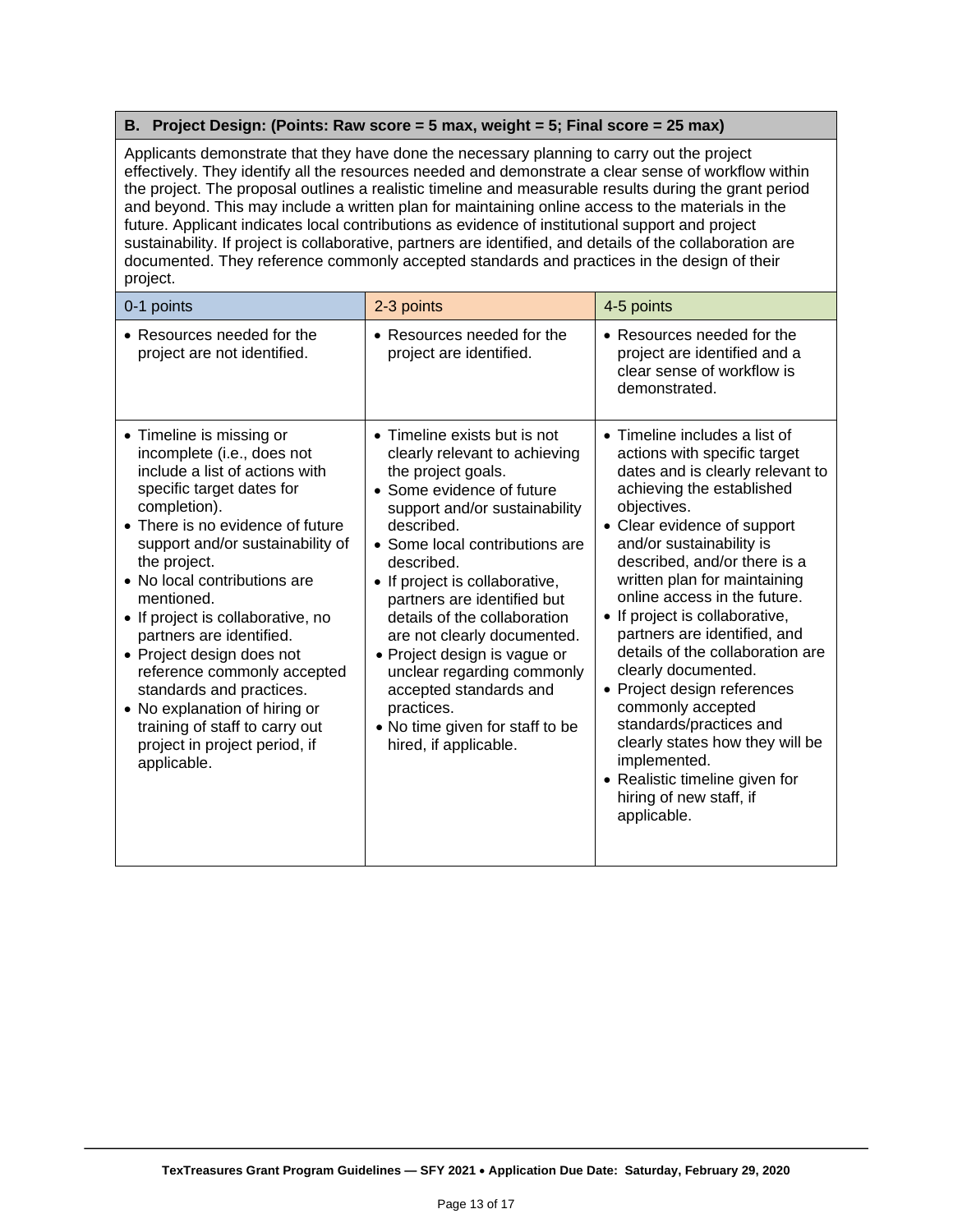#### **C. Availability (Points: Raw score = 5 max, weight = 4; Final score = 20 max)**

Applicants describe how the materials will be accessed by the users (in digital and/or physical format) and will list methods for providing statewide access. Applicants will include information on how they will build awareness of the project in their community and statewide. They must certify all applicable activities related to the grant will follow the Copyright Law. Applicants must specify what portion of the collection copyright clearance has already been obtained and the nature of that clearance.

| 0-1 points                                                                                                                                                                                                                                                                                                             | 2-3 points                                                                                                                                                                                                                                                                                                                                                                                                                                 | 4-5 points                                                                                                                                                                                                                                                                                                                                                                                                                                                                                                 |
|------------------------------------------------------------------------------------------------------------------------------------------------------------------------------------------------------------------------------------------------------------------------------------------------------------------------|--------------------------------------------------------------------------------------------------------------------------------------------------------------------------------------------------------------------------------------------------------------------------------------------------------------------------------------------------------------------------------------------------------------------------------------------|------------------------------------------------------------------------------------------------------------------------------------------------------------------------------------------------------------------------------------------------------------------------------------------------------------------------------------------------------------------------------------------------------------------------------------------------------------------------------------------------------------|
| • Statewide access to the<br>collection is unclear or vague.<br>• Project will not provide access<br>to digital surrogates of unique<br>or rare collections.<br>• Applicant does not mention<br>how the community will<br>become aware of the project.<br>• Copyright compliance and<br>clearance is unclear or vague. | • Statewide access to the<br>collection is described but<br>access is restricted in some<br>way.<br>• Project is for digitization of<br>non-unique materials or<br>materials which are already<br>available by other means.<br>• Mentions how the local<br>community will become<br>aware of the project but<br>doesn't address statewide<br>awareness.<br>• Copyright clearance is<br>obtained for all or a portion<br>of the collection. | • Multiple methods of statewide<br>access and discoverability are<br>described.<br>• Project is for digitization and<br>providing statewide access to<br>materials previously only<br>available locally.<br>• Applicant provides information<br>about awareness of the project<br>both in the local community<br>and statewide.<br>• Copyright clearance is clearly<br>described for all or a portion of<br>the collection, and a plan is in<br>place to obtain clearance for<br>portions not yet granted. |

#### **D. Cost Effectiveness (Points: Raw score = 5 max, weight = 3; Final score = 15 max)**

Applicants provide a complete budget for the project and justify it by describing how budgeted items will contribute to the project. They will identify sources for all costs and show that costs are reasonable within the scope of the project. Applicants will describe the methodology for any equipment chosen and include any vendor information and/or vendor websites. They will explain how the project makes effective use of grant funds and leverages local resources.

| 0-1 points                                                                                                                                                                                                                                                                                                                                                    | 2-3 points                                                                                                                                                                                                                                                                                                                                                                   | 4-5 points                                                                                                                                                                                                                                                                                                                                                                                                                                                                                                                      |
|---------------------------------------------------------------------------------------------------------------------------------------------------------------------------------------------------------------------------------------------------------------------------------------------------------------------------------------------------------------|------------------------------------------------------------------------------------------------------------------------------------------------------------------------------------------------------------------------------------------------------------------------------------------------------------------------------------------------------------------------------|---------------------------------------------------------------------------------------------------------------------------------------------------------------------------------------------------------------------------------------------------------------------------------------------------------------------------------------------------------------------------------------------------------------------------------------------------------------------------------------------------------------------------------|
| • Budget is incomplete.<br>• Applicant provides no<br>description (justification)<br>beyond the budget column of<br>how funds will be spent.<br>• Costs are not reasonable.<br>• Basis for any equipment or<br>service selection is not<br>described and vendor<br>information is not included.<br>• No explanation of use of local<br>resources is included. | • Budget is complete.<br>• Budget description exists<br>but does not clearly relate to<br>the project.<br>• Costs seem reasonable, but<br>the sources for stated costs<br>are not identified.<br>• Basis for any equipment or<br>service selection is<br>described, but vendor<br>information is not included.<br>• An explanation of use of<br>local resources is included. | • Budget is complete and clearly<br>describes how the funds will be<br>used for the project.<br>• Items listed in the budget<br>description match those in the<br>budget form.<br>• Applicant clearly justifies the<br>reasonableness of costs and<br>identifies sources of stated<br>costs.<br>• Basis for any equipment or<br>service selection is described<br>and vendor information is<br>included.<br>• An explanation of use of local<br>resources is included and local<br>contributions are included in<br>the budget. |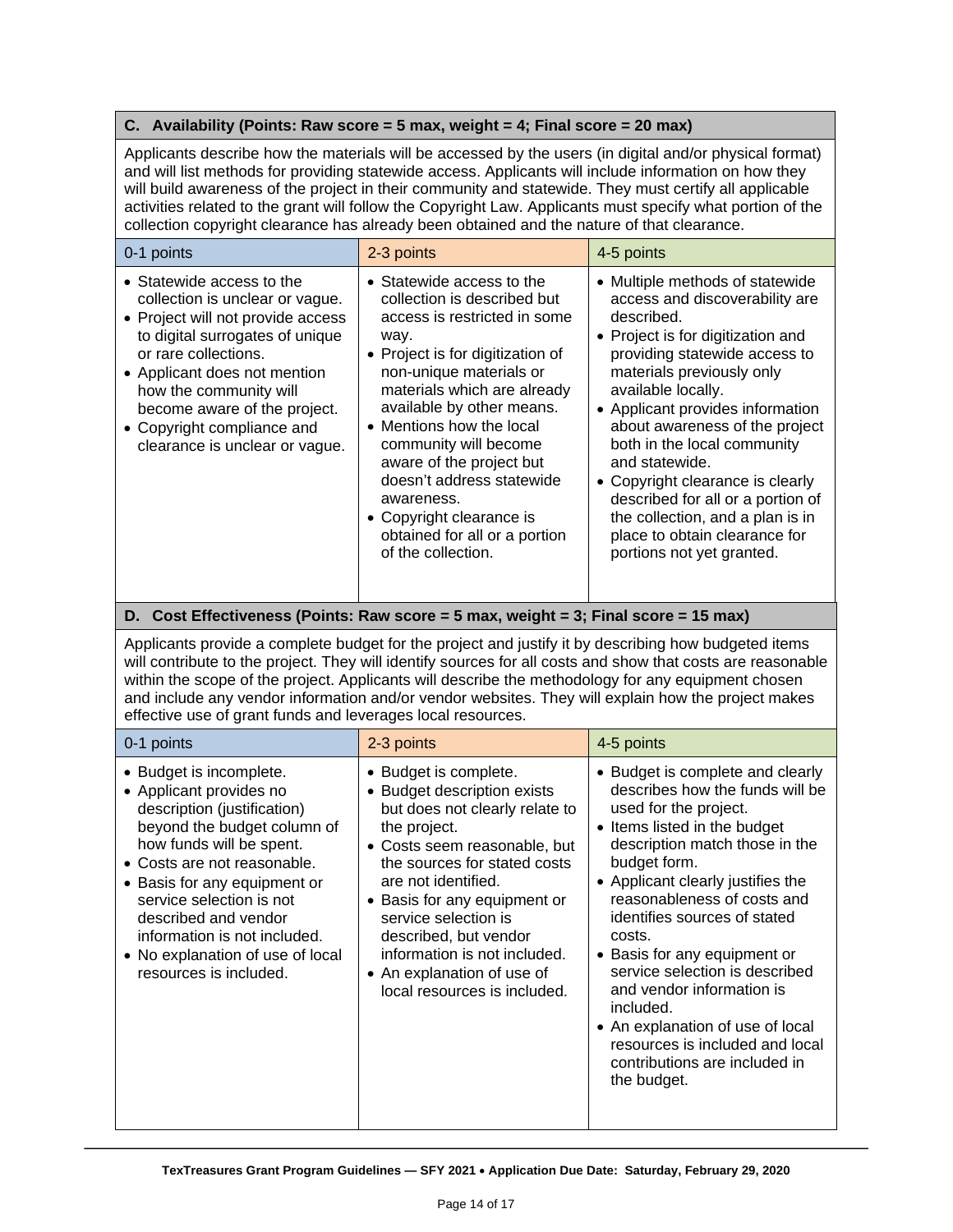#### **E. Evaluation (Points: Raw score = 5 max, weight = 1; Final score = 5 max)**

Applicants design and describe the methodology to evaluate the project and the estimated level of usage. They will demonstrate increased or more cost-effective services to Texans and will determine which kinds of local materials are most useful to users. Applicants document the increased usage of the materials and, if possible, the importance of the research facilitated.

| 0-1 points                                                                                                                       | 2-3 points                                                                                                                                                                    | 4-5 points                                                                                                                                                                                                                                               |
|----------------------------------------------------------------------------------------------------------------------------------|-------------------------------------------------------------------------------------------------------------------------------------------------------------------------------|----------------------------------------------------------------------------------------------------------------------------------------------------------------------------------------------------------------------------------------------------------|
| • Methodology to evaluate the<br>project is not defined.<br>• Methodology to estimate the<br>level of usage is not<br>described. | • Methodology to evaluate the<br>project is stated but unclear<br>and/or limited.<br>• Methodology to estimate the<br>level of usage is stated but<br>unclear and/or limited. | • Methodology to evaluate the<br>project is well defined,<br>appropriate and effective.<br>• Methodology to estimate the<br>level of usage is well defined.<br>• Applicant includes a plan to<br>document the importance of<br>the research facilitated. |

# <span id="page-14-0"></span>**F. Award Administration Information**

#### **Notice of Award**

Applicants will be notified of the grant review panel's recommendations via e-mail. The notification will include the applicant rankings, panel recommendation, panel comments and scores relevant to respective applications, and protest procedures, which are also included in this notice.

The panel recommendations will be submitted to the Texas State Library and Archives Commission at its August meeting for consideration and approval. Once the awards have been approved, successful applicants will receive instructions on how to proceed and mandatory training required for all TSLAC competitive grant recipients.

# **Protest Procedure — Texas State Library and Archives Commission, 13 TAC §2.55**

- (a) An aggrieved person who is not satisfied with a decision, procedure, or service received from the staff of the Texas State Library and Archives Commission or who is an actual or prospective bidder, grantee, or contractor aggrieved in connection with a solicitation, evaluation, or award may file a protest with the Director and Librarian in accordance with this rule.
- (b) A protest must be submitted to the Director and Librarian within 21 days after the person knows or should have known of the matter which is protested. The Director and Librarian has the discretion to allow a protest filed after 21 days if the protestant shows good cause for the late filing or if the protest raises an issue significant to the general policies and procedures of the commission.
- (c) The protestant shall mail or deliver a copy of the protest to all interested persons. The Director and Librarian will furnish a list of interested persons to a protestant. For protests of a competitive selection (bid, contract, or grant), interested persons shall include all persons who have submitted a bid, proposal, or application.
- (d) A protest must be in writing and identified as a protest under this section, and contain the following:
	- (1) A description of the protestant's interest in the matter
	- (2) The issue(s) to be resolved and remedy(s) requested
	- (3) The protestant's argument supporting the protest, including a statement of relevant facts and applicable law, specifying the statutes, rules, or other legal authority alleged to have been violated
	- (4) The protestant's affirmation that facts set forth in the protest are true
	- (5) A certification that a copy of the protest has been mailed or delivered to all interested persons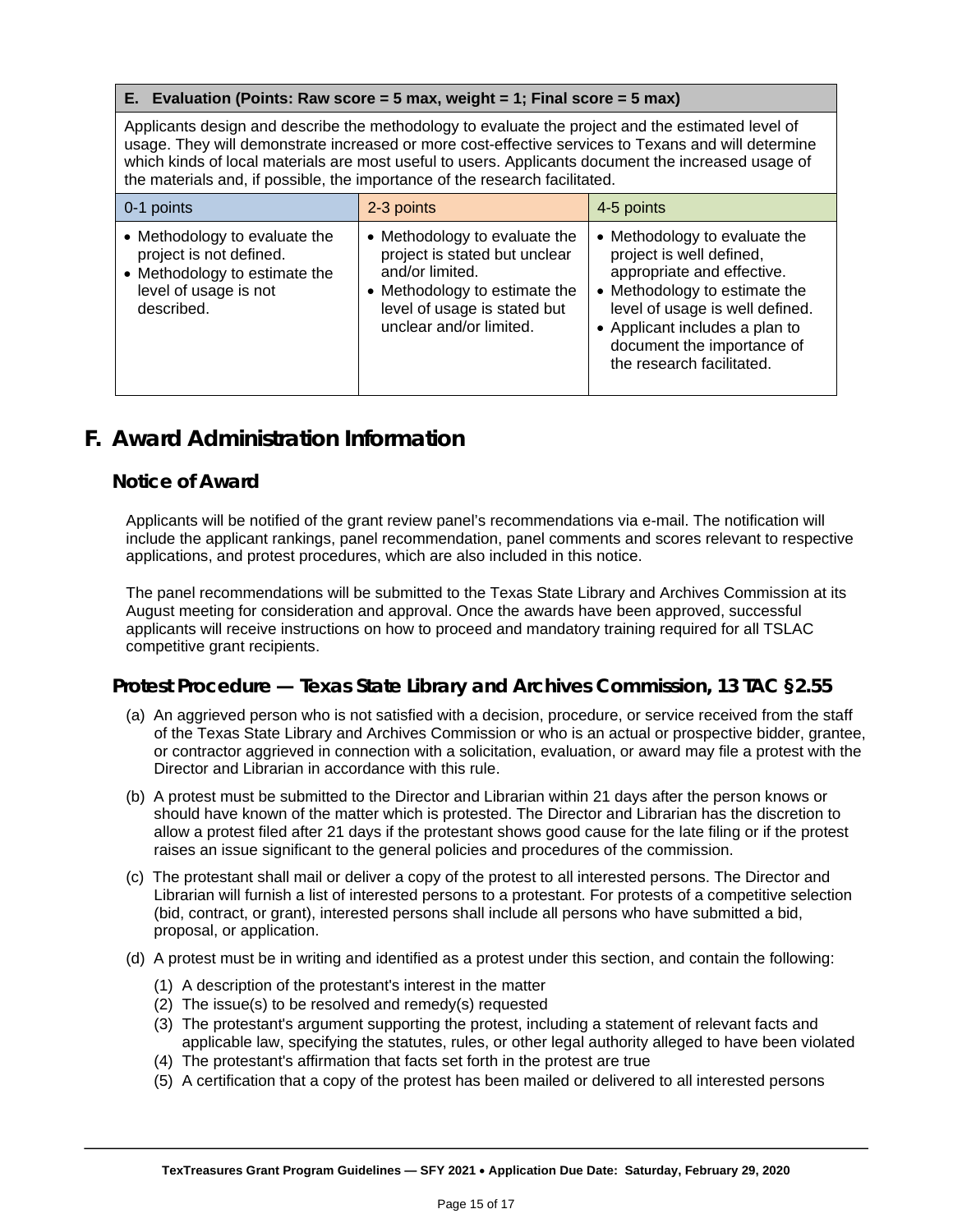- (e) Upon receipt of a protest conforming to the requirements of this section, the commission shall not proceed with the solicitation, award, or contract until the protest is resolved, unless the Director and Librarian makes a written determination that delay would harm the substantial interests of the state.
- (f) The Director and Librarian has the authority to decide, settle, or resolve the protest and will make a written determination. The Director and Librarian may solicit written responses to the protest from other parties. The Director and Librarian shall inform the protesting party and other interested parties by letter of his determination, and how to appeal the determination to the commission.
- (g) An interested party may appeal the determination of the Director and Librarian. An appeal must be in writing and conform to paragraphs (1) - (3) of this subsection:
	- (1) The appeal must be received in the office of the Director and Librarian no later than 15 days after the date the determination is mailed to interested parties;
	- (2) A copy of the appeal must be mailed or delivered by the appealing party to all interested parties and contain a certification of mailing or delivery;
	- (3) The appealing party must state whether or not an opportunity is requested to make an oral presentation to the commission in open meeting.
- (h) The Director and Librarian shall refer the matter to the commission for their consideration at an open meeting.
- (i) The chair of the commission has the discretion to allow an appeal filed more than 15 days after the Director and Librarian's determination if the appealing party shows good cause for the late filing or if the appeal raises an issue significant to the general policies or procedures of the commission.
- (j) An interested party may file a response to an appeal of the determination of the Director and Librarian no later than seven days after the appeal is mailed or delivered.
- (k) Copies of the appeal and responses of interested parties, if any, shall be mailed to the commission by the Director and Librarian.
- (l) The chair of the commission has the discretion to decide whether or not a request for oral presentations will be granted and will set the order and amount of time for oral presentations that are allowed. The chair also has the discretion to decide whether presentations and written documents presented by Commission staff and interested parties will be allowed.
- (m) The commission will determine properly filed appeals and make its decision in open meeting. The commission shall vote to uphold or reverse the decision of the Director and Librarian. Failing a majority vote of a quorum of the commission, the Director and Librarian's decision is upheld. The commission's decision is final and not subject to judicial review under the statutes governing the commission.
- (n) A decision issued either by the commission in open meeting or in writing by the Director and Librarian shall be the final administrative action of the commission.
- (o) Documentation concerning a protest of a competitive selection is part of the commission's records series for that selection and is retained in accordance with the commission's approved records retention schedule.

#### **Policy Requirements**

TSLAC competitive grant recipients are subject to the State of Texas Uniform Grant Management Standards (UGMS) (*[https://www.comptroller.texas.gov/purchasing/docs/ugms.pdf\)](https://www.comptroller.texas.gov/purchasing/docs/ugms.pdf)* and federal Office of Management and Budget (OMB) Uniform Administrative Requirements, Cost Principles, and Audit Requirements for Federal Awards (also known as the Supercircular) *[\(https://federalregister.gov/a/2013-30465\)](https://federalregister.gov/a/2013-30465).*

#### **Reporting**

Grantees must submit financial and performance reports at scheduled intervals throughout the reporting period as will be outlined in the grant contract. Reports will be submitted electronically through TSLAC's Grant Management System (GMS).